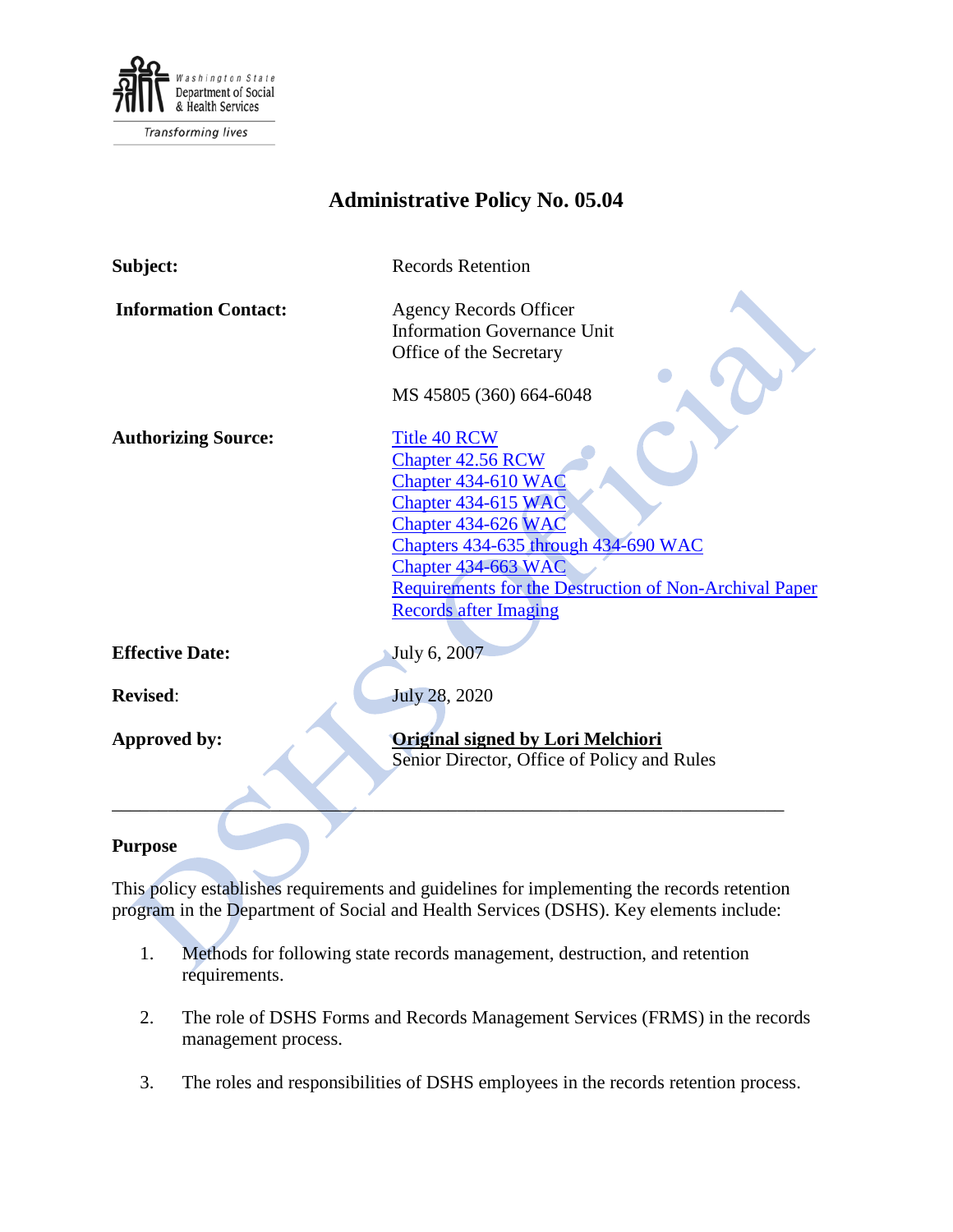#### **Scope**

This policy applies to all DSHS employees.

#### **Definitions**

**Disposition:** To change the custody, location, or nature of DSHS records including transfer, microfilming, duplication or destruction.

**Division of Archives and Records Management:** A division within the Office of the Secretary of State that sets statewide policy for records management, disaster records recovery, records preservation, and historical records management.

**DSHS Records:** Any document or recorded information regardless of physical form or characteristics created, sent, organized or received by the agency in the course of public business including paper documents, e-mail, drawings, graphs, charts, video tapes, photographs, phone records, data compilations, planners, calendars, diaries, draft documents, electronically stored information (ESI), and metadata.

**Agency Records Officer:** The person responsible for the agency records management and retention program per [RCW 40.14.040](http://apps.leg.wa.gov/RCW/default.aspx?cite=40.14.040) and [Chapter 434-626 WAC.](http://apps.leg.wa.gov/WAC/default.aspx?cite=434-626)

**Electronically Stored Information (ESI):** DSHS records stored in an electronic format. Email is one type of ESI. Other types of ESI may include records created using programs such as: Microsoft Word, Excel, Access, Publisher, PowerPoint, SharePoint, Adobe Acrobat, SMS text other instant messaging, and web-based social media including but not limited to, blogs and micro-blogs (such as Twitter), social networks (such as Facebook), and video sharing (such as YouTube). ESI can be located in databases and on network servers, backup tapes, mobile devices, thumb or flash drives, compact disks (CD), digital video disks (DVD), floppy disks, work computers, cell phones, laptops computers, tablets, or any other electronic storage device used to do DSHS work. ESI also includes any DSHS records that employees store on personally owned electronic devices used to do DSHS work, such as home computers, laptops, cell phones, or other mobile devices. *Note: [Information Security Standards Manual,](http://ishare.dshs.wa.lcl/Security/Manuals/Pages/default.aspx) 2.8.3, DSHS information must not be downloaded to, saved to, or stored on non-DSHS administered IT resources, i.e., computers, devices, or removable media, even temporarily, except under a contract as described in [Information Security Standards Manual](http://ishare.dshs.wa.lcl/Security/Manuals/Pages/default.aspx) Section 5.13 External Hosting.*

**Essential Records:** DSHS records vital in an emergency and necessary for the reestablishment of normal operations after any emergency. This includes all records needed to protect assets, obligations and resources necessary to provide continuity, preservation, and operation of the agency.

**Imaging:** Converting paper documents into digital documents. *Please note: Approval is required to destroy paper documents per [Chapter 434-663 WAC.](http://apps.leg.wa.gov/wac/default.aspx?cite=434-663)*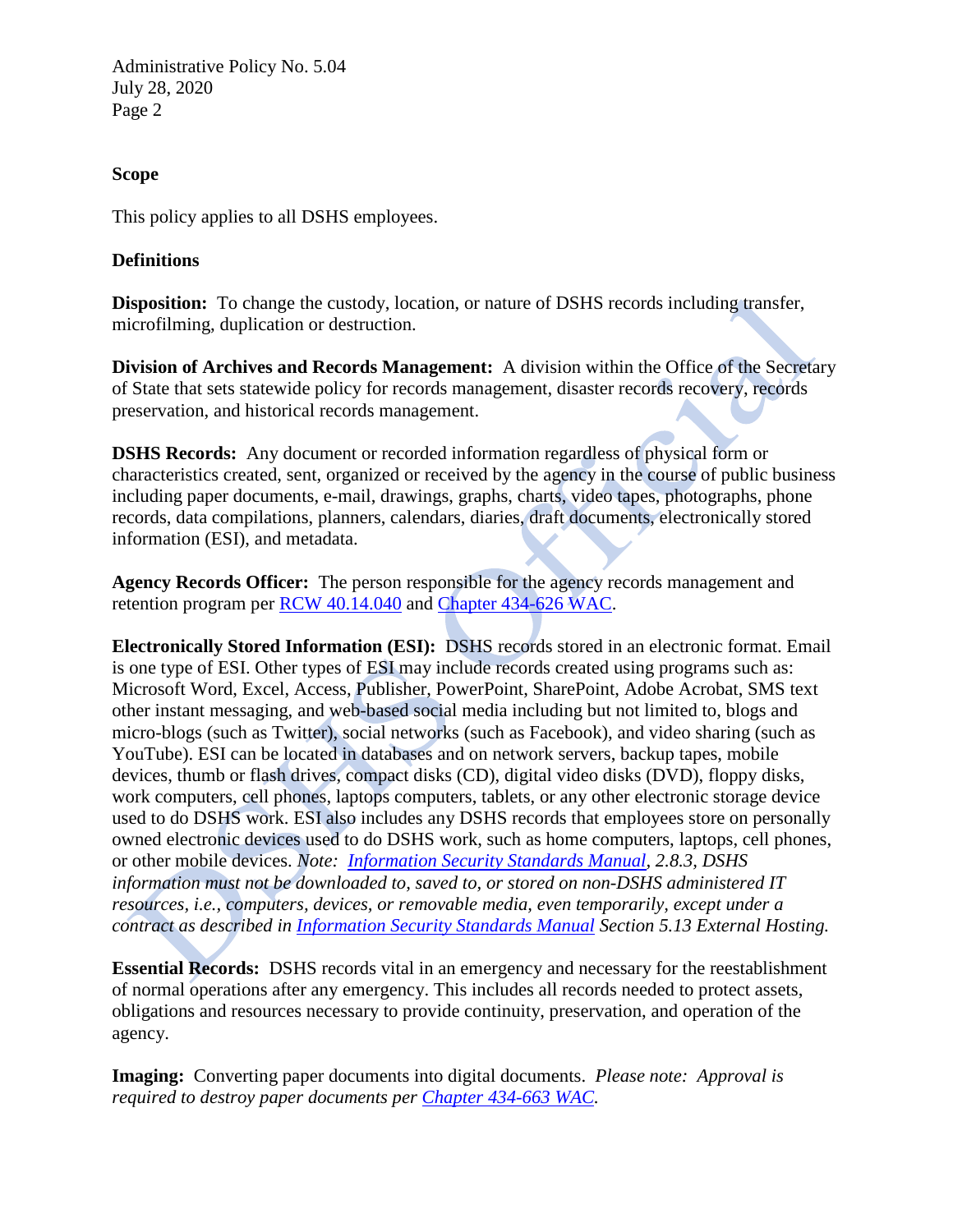**Metadata:** Data about data. Software programs automatically create metadata about the history, tracking, or use of an electronic record. Different types and elements of metadata are available for different types of records. Metadata may include how, when, and by whom a record was created, received, accessed, changed, how it is formatted, and where it is located. Examples of metadata include, but are not limited to: document properties; hidden rows, cells and formulas in Microsoft Excel; track changes, comments, and markups in Microsoft Word; and blind carbon copy (bcc) in e-mail. Some types of metadata are visible, such as file size and date of creation, but many other elements of metadata are not visible or are embedded in the record. Printing an electronic record typically does not reproduce all elements of metadata.

**Onsite Records Destruction:** The destruction of DSHS records at the location where the records were created and used.

**Personal Devices:** Any devices not owned by a government agency for the express purpose of conducting agency business.

**Public Records Requests:** The process to seek access to public records, including client records, held by the department unless covered by other law, such as [RCW 13.50.100](https://app.leg.wa.gov/RCW/default.aspx?cite=13.50.100) and [Chapter 70.02 RCW.](https://app.leg.wa.gov/RCW/default.aspx?cite=70.02) See [Administrative Policy 05.02.](http://one.dshs.wa.lcl/Policies/Administrative/DSHS-AP-05-02.pdf)

**Records Coordinator:** The person appointed by administration or division management to assist the agency records officer with the records management and retention duties of their administration or division.

**Records Inventory:** A descriptive listing or survey of record series held by an office that includes title, types of files in the series, and a description of significant subject content.

**Records Retention:** The minimum amount of time required for the retention of DSHS records according to program needs and requirements approved by the State Records Committee.

**Records Retention Schedule:** A State Records Committee approved list of records that establishes legal records retention and disposition requirements pursuant to [RCW 40.14.060](https://app.leg.wa.gov/RCW/default.aspx?cite=70.02) and includes both the [State General Records Retention Schedule](http://one.dshs.wa.lcl/FS/Loss/Records/Pages/Schedules.aspx) and unique DSHS Records [Retention Schedules.](http://one.dshs.wa.lcl/FS/Loss/Records/Pages/Schedules.aspx)

- The State General Records Retention Schedule contains administrative, fiscal, legal, and personnel records common to and used by many state agencies.
- The unique DSHS Retention Schedule contains agency-specific records retention schedules that are unique to DSHS.

**Records Transmittals:** A form that lists and describes the record content of boxes sent to the State Records Center.

**Source Records:** Records in which data collected is first recorded.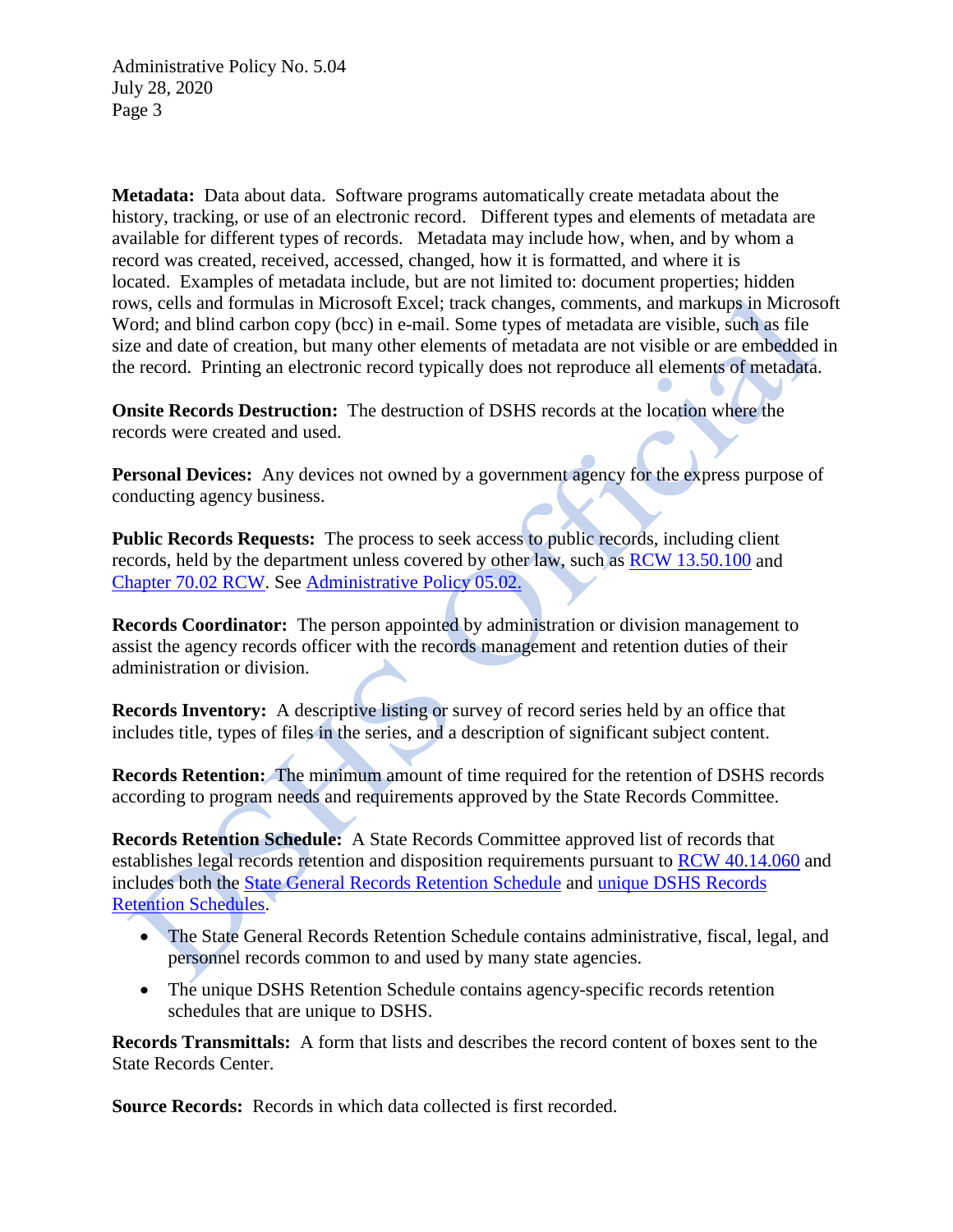**State Records Center:** The section of Division of Archives and Records Management that provides secure storage for paper records which must be available for administrative, audit, legal, or fiscal reasons for a specified period.

**State Records Committee:** The committee that approves, modifies, or disapproves state agency recommendations on retention schedules for public records per [RCW 40.14.050.](http://apps.leg.wa.gov/RCW/default.aspx?cite=40.14.050)

#### **Policy**

The law requires DSHS and its employees to keep DSHS records for a specific period under approved record retention schedules. Failure to keep records under the approved record retention schedules, or failure to stop destruction of records when there is notice of potential lawsuit, or an active lawsuit, audit, or public records request, could subject the employee and DSHS to penalties and fines. For matters involving records relating to an active or potential lawsuit, see [Administrative Policy 05.05.](http://one.dshs.wa.lcl/Policies/Administrative/DSHS-AP-05-05.pdf) For public records requests, see [Administrative Policy 05.02.](http://one.dshs.wa.lcl/Policies/Administrative/DSHS-AP-05-02.pdf)

- 1. The agency records officer must:
	- a. Implement records management and retention requirements from the Division of Archives and Records Management.
	- b. Work with the State Records Committee to produce and revise unique DSHS Records Retention Schedules.
	- c. Review and approve record transmittals for accuracy prior to submitting to State Records Center for processing.
	- d. Review established record schedules biennially to maintain complete and accurate information.
	- e. Review process on record disposal procedures, including onsite records destruction, to maintain cost efficiency and timeliness of disposal. See Attachment A.
	- f. Assist records coordinators with records disaster preparedness and recovery plans to include annual review of essential records.
	- g. Conduct agency-wide records inventory.
	- h. Monitor and approve disposition for all DSHS records submitted to the State Records Center.
	- i. Approve destruction of paper-based source records after they have been converted to a digital format by imaging (scanning) per [Chapter 434-663 WAC.](http://apps.leg.wa.gov/wac/default.aspx?cite=434-663) *Please note: Imaged records become the official document once an imaging approval is obtained through the agency records officer.*
	- j. Provide guidelines for on-site records destruction under Division of Archives and Records Management requirements.
	- k. Provide quality training and consultation to Records Coordinators and department staff regarding state records management, destruction, and retention requirements.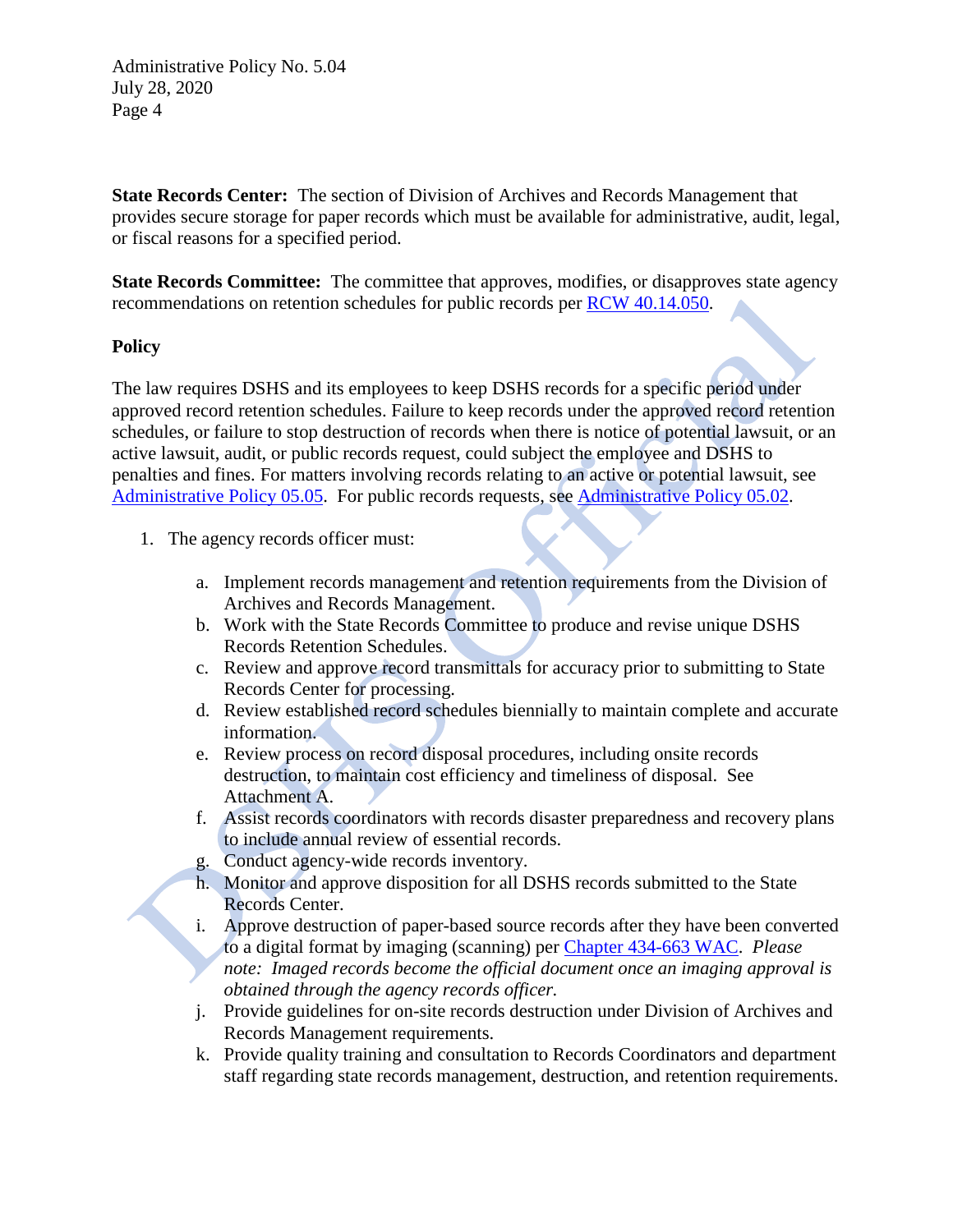- 2. Forms and Records Management Services (FRMS) must assist the agency records officer by posting approved, current record retention schedules on the DSHS [Records Retention](http://one.dshs.wa.lcl/FS/Loss/Records/Pages/Schedules.aspx) [Intranet](http://one.dshs.wa.lcl/FS/Loss/Records/Pages/Schedules.aspx) and the DSHS [Records Retention](https://www.dshs.wa.gov/fsa/forms/dshs-record-schedules) Internet websites.
- 3. Division directors or their designees must:
	- a. Require division employees to comply with procedures established by the agency records officer, Division of Archives and Records Management, and State Records Committee.
	- b. Appoint an employee as records coordinator and notify the agency records officer in writing.
	- c. Require division employees to be trained and knowledgeable regarding both the General Records Retention Schedule and unique DSHS Record Retention Schedules, and disposal requirements that apply to the DSHS records they generate and use.
	- d. Require that disposition of DSHS records within their division is conducted according to timelines in the General Records Retention Schedule and unique DSHS Record Retention Schedules unless there is notice of a potential lawsuit, or there is an active lawsuit, audit, or public records request. See Attachment A.
- 4. Records Coordinators must:
	- a. Comply with procedures established by the agency records officer, Division of Archives and Records Management, and the State Records Committee.
	- b. Assist the agency records officer with records inventories.
	- c. Review their unique DSHS Record Retention Schedules annually and forward revisions to the agency records officer.
	- d. Identify essential record series, establish office procedures for their preservation and protection, and forward a list to the agency records officer.
	- e. Establish procedures for compliance with the General Records Retention Schedule and unique DSHS Records Retention Schedules record retention schedules including regular or periodic records disposition.
	- f. Notify FRMS of any office name or functional change to maintain current forms and records information and scheduling.
	- g. Establish procedures for onsite records destruction per minimum requirements as stated in Attachment A.
	- h. Secure approval for disposition of DSHS records not listed on a retention schedule. i. Provide consultation and assistance to administrative staff on records retention compliance requirements.
- 5. All DSHS employees must:
	- a. Take [DSHS Records Management](https://gm1.geolearning.com/geonext/wasdop/coursesummary.CourseCatalog.geo?id=22506707189) mandatory training annually.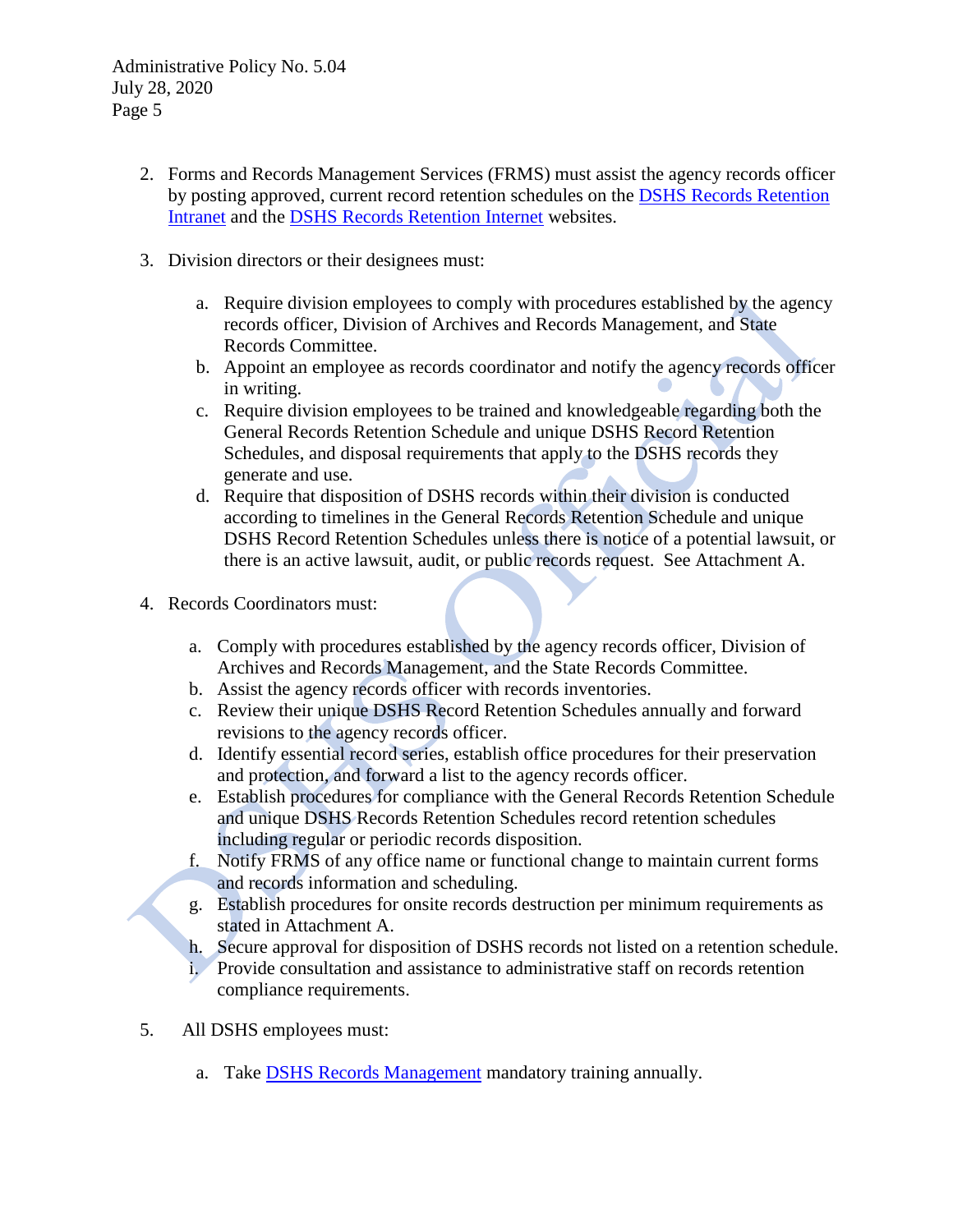- b. Consult with the agency records officer on all matters relating to the maintenance, retention, transfer and/or destruction of public records in accordance with [RCW](https://app.leg.wa.gov/RCW/default.aspx?cite=40.14.040)  [40.14.040.](https://app.leg.wa.gov/RCW/default.aspx?cite=40.14.040)
- c. Comply with retention procedures established by this policy, division policies, the agency records officer, Division of Archives and Records Management, and the State Records Committee.
- d. Follow the [Information Security Standards Manual](http://ishare.dshs.wa.lcl/Security/Manuals/Pages/default.aspx) Section 2.8 Connection to DSHS Network of Non-DSHS Administered IT Resources regarding the use of personal devices for storing records.
	- e. Keep DSHS records the employee is responsible for until the records have met the end of their approved retention period or have been imaged in accordance with the [Requirements for the Destruction of Non-Archival Paper Records after](http://www.sos.wa.gov/_assets/archives/RecordsManagement/Requirements_for_the_Destruction_of_Non-Archival_Paper_Records_After_Imaging_v1.1_May_2012.pdf) [Imaging.](http://www.sos.wa.gov/_assets/archives/RecordsManagement/Requirements_for_the_Destruction_of_Non-Archival_Paper_Records_After_Imaging_v1.1_May_2012.pdf)
	- f. Keep electronically stored information (ESI) in its original electronic format with metadata intact. (Printing and keeping a hard copy of ESI is not a substitute for the electronic version unless specifically approved by the State Records Committee.)
	- g. Keep any DSHS records created, sent, organized, received or stored on DSHS or non-DSHS resources according to the retention schedule regardless of physical location.
	- h. Prior to the destruction of any DSHS records, determine if those records need to be kept for a public records request, lawsuit, audit, or program requirement.
	- i. Follow established procedures for onsite records destruction. See Attachment A.
	- j. Obtain approval from the Agency Records Officer before disposing of DSHS records not listed on a retention schedule.

### **Resource**

[DSHS Records Retention Intranet Website](http://one.dshs.wa.lcl/FS/Loss/Records/Pages/default.aspx)